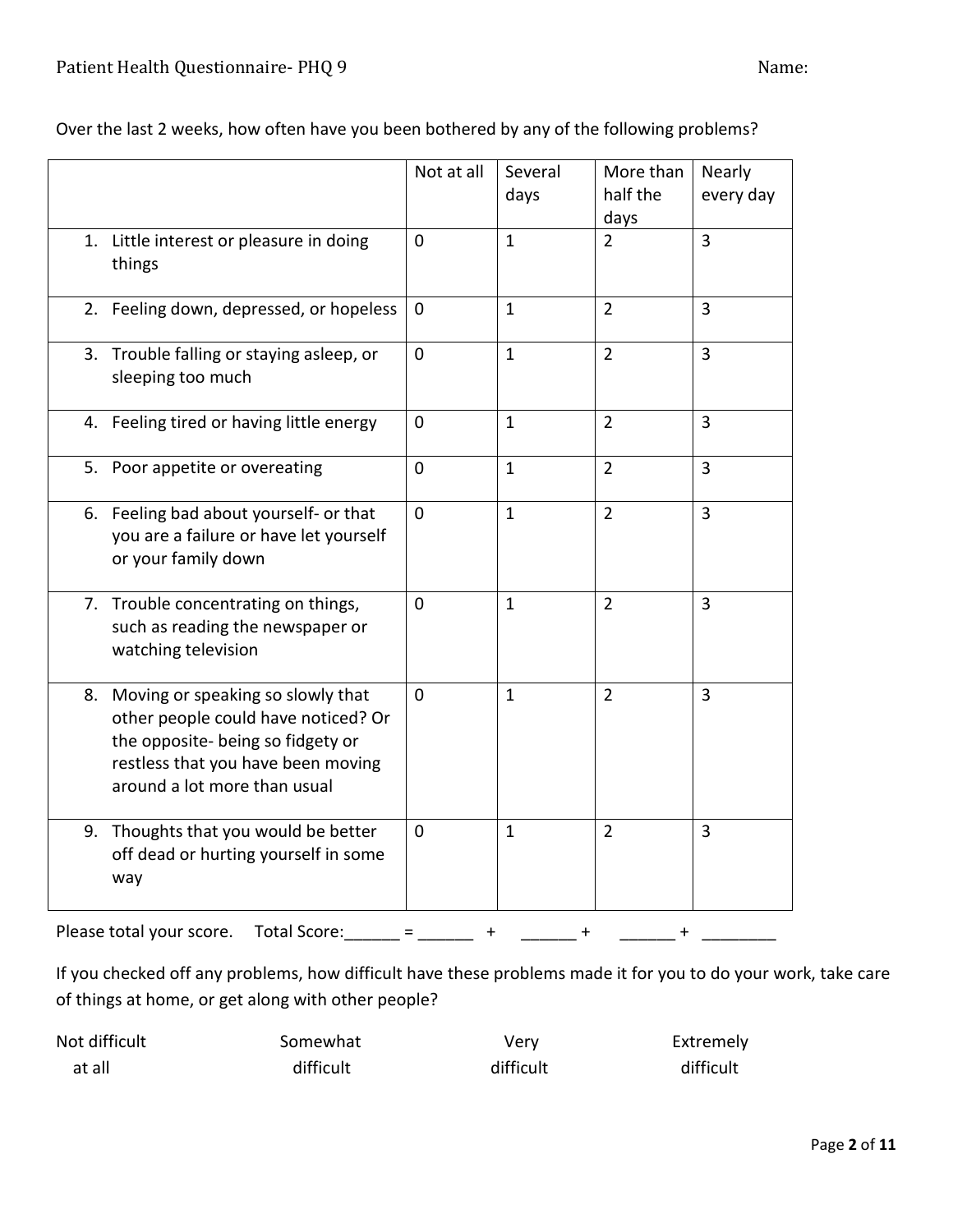# Instructions: Please answer each question to the best of your ability

|                                                                                                                                                                  | Yes | No |
|------------------------------------------------------------------------------------------------------------------------------------------------------------------|-----|----|
| 1. Has there ever been a period of time when you were not your usual self<br>and                                                                                 |     |    |
| you felt so good or so hyper that other people thought you were not your                                                                                         |     |    |
| normal self or you were so hyper that you got into trouble?<br>you were so irritable that you shouted at people or started fights or arguments?                  |     |    |
| you felt much more self-confident than usual?                                                                                                                    |     |    |
| you got much less sleep than usual and found you didn't really miss it?                                                                                          |     |    |
| you were much more talkative or spoke much faster than usual?                                                                                                    |     |    |
| thoughts raced through your head or you couldn't slow your mind down?                                                                                            |     |    |
| you were so easily distracted by things around you that you had trouble<br>concentrating or staying on track?                                                    |     |    |
| you had much more energy than usual?                                                                                                                             |     |    |
| you were much more active or did many more things than usual?                                                                                                    |     |    |
| you were much more social or outgoing than usual, for example,<br>you<br>telephoned friends in the middle of the night?                                          |     |    |
| you were much more interested in sex than usual?                                                                                                                 |     |    |
| you did things that were unusual for you or that other people might have                                                                                         |     |    |
| thought were excessive, foolish or risky?                                                                                                                        |     |    |
| spending money got you or your family in trouble?                                                                                                                |     |    |
| <b>Total Number of "Yes" responses</b>                                                                                                                           |     |    |
| 2. If you checked YES to more than one of the above, have several of these<br>ever happened during the same period of time?                                      |     |    |
| 3. How much of a problem did any of these cause you - like being unable to<br>work; having family, money or legal troubles; getting into arguments or<br>fights? |     |    |
| Please circle one response only:<br><b>Minor Problem</b><br><b>Moderate Problem</b><br><b>No Problem</b><br><b>Serious Problem</b>                               |     |    |
| 4. Have any of your blood relatives (i.e. children, siblings, parents,<br>grandparents, aunts, uncles) had manic-depressive illness or bipolar<br>disorder?      |     |    |
| 5. Has a health care professional ever told you that you have manic-<br>depressive illness or bipolar disorder?                                                  |     |    |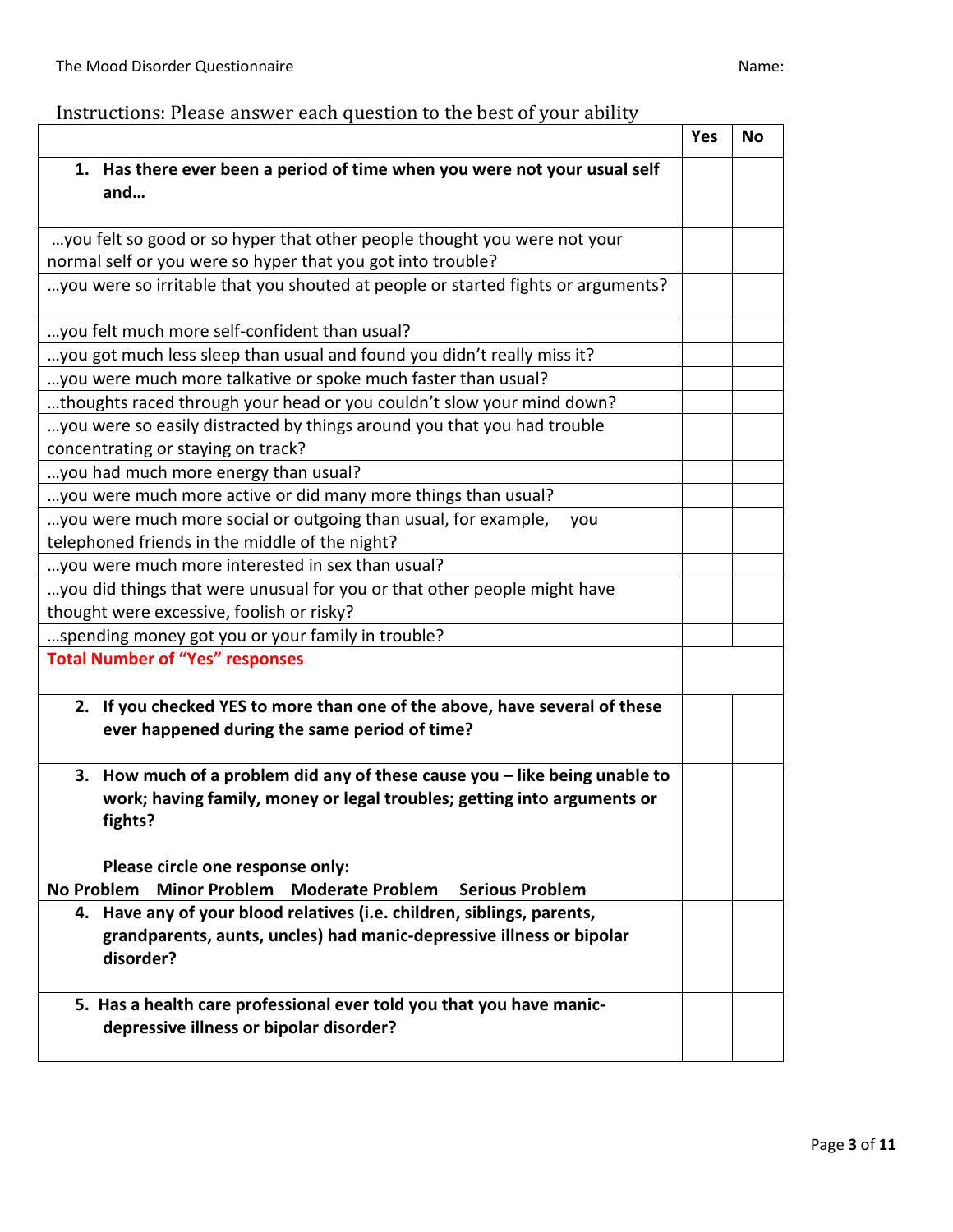#### **Are you living with Adult ADHD?**

Many adults have been living with Adult Attention Deficit/Hyperactive Disorder (Adult ADHD) and don't recognize it. These symptoms are often mistaken for a stressful life. If you've felt this type of frustration most of your life, you may have Adult ADHD - a condition your doctor can help diagnose and treat.

The following questionnaire can be used as a starting point to help you recognize the signs/symptoms of Adult ADHD but is not meant to replace consultation with a trained healthcare professional. **An accurate diagnosis can only be made through a clinical evaluation.** Regardless of the questionnaire results, if you have concerns about diagnosis and treatment of Adult ADHD, please discuss your concerns with your physician.

### *This Adult Self-Report Scale-V1.1 (ASRS-V1.1) Screener is intended for people aged 18 years or older.*  **Adult Self Report Scale**

| Check the box that best describes how you have felt<br>and conducted yourself over the past 6 months.<br>Please give the completed questionnaire to your<br>healthcare professional during your next<br>appointment to discuss the results. | <b>Never</b> | Rarely | Sometimes | Often | Very<br>Often |
|---------------------------------------------------------------------------------------------------------------------------------------------------------------------------------------------------------------------------------------------|--------------|--------|-----------|-------|---------------|
| 1. How often do you have trouble wrapping up<br>the final detail of a project, once the<br>challenging parts have been done?                                                                                                                |              |        |           |       |               |
| 2. How often do you have difficulty getting<br>things done in order when you have to do<br>a task that requires organization?                                                                                                               |              |        |           |       |               |
| <b>3.</b> How often do you have problems<br>remembering appointments or<br>obligations?                                                                                                                                                     |              |        |           |       |               |
| 4. When you have a task that requires a lot<br>of thought, how often do you avoid or<br>delay getting started?                                                                                                                              |              |        |           |       |               |
| <b>5.</b> How often do you fidget or squirm with<br>your hands or feet when you have to sit<br>down for a long time?                                                                                                                        |              |        |           |       |               |
| <b>6.</b> How often do you feel overly active and<br>compelled to do things, like yu were<br>driven by a motor?                                                                                                                             |              |        |           |       |               |